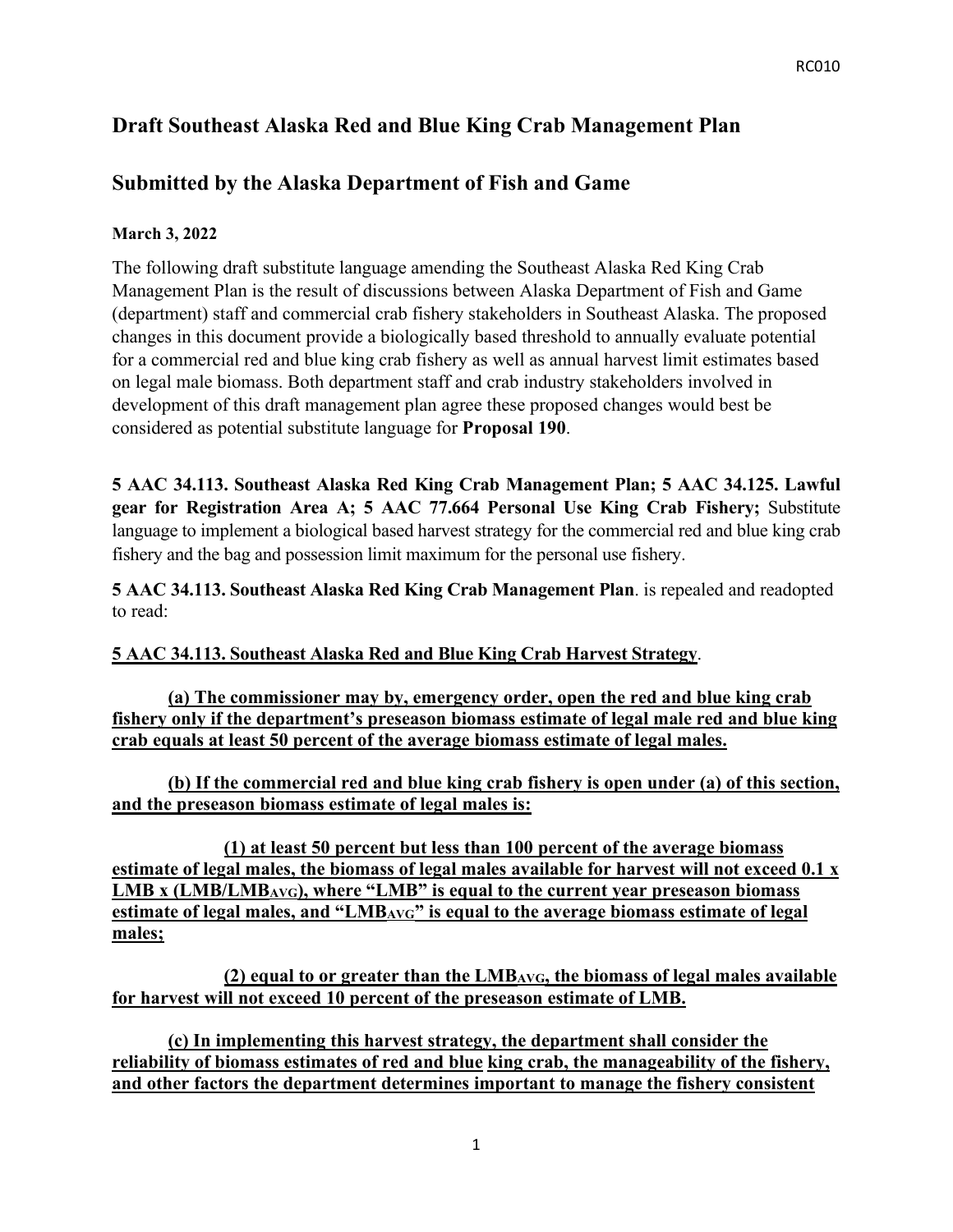**with sustained yield principles, and shall use the best scientific information available and consider all sources of uncertainty as necessary to avoid overfishing.** 

**(d) In Registration Area A, the holder of a CFEC permit for red and blue king crab may not retain more king crab in the directed fishery than the annual amount of king crab equal quota share that is specified by the department. The department shall determine the annual amount of king crab equal quota share by dividing the annual total allowable catch by the number of CFEC permits eligible to be fished in the fishery. The department shall use the best available information, including harvest rate and biological data, to set the total allowable catch.** 

**(e) Any commercial and personal use harvest that exceeds the permit holder's equal quota share established under (d) of this section will be reported as an overage on an ADF&G fish ticket at the time of delivery and immediately surrendered to the state. All proceeds from the sale of excess king crab shall be surrendered to the state.** 

**(f) Except as provided in (a) – (e) of this section, when the biomass of legal males available for harvest is equal to or greater than 200,000 pounds a competitive fishery may open.**

**(g) If multiple CFEC permit holders are registered to fish from a vessel the maximum number of king crab pots that may be operated may not exceed pot limits as described in 5 AAC 34.125(b)(1).**

**(h) Based on in season information, the commissioner may, by emergency order, close a fishing season.** 

**(i) For the purposes of this section,**

**(1) "preseason biomass estimate" means the sum of surveyed and non surveyed biomass estimates of legal male red and blue king crab present at the time of the preseason survey as estimated directly by the catch survey analysis method from annual pot survey data;** 

**(2) "legal males" means all male red and blue king crab at least 7 inches or greater in width of shell.** 

**5 AAC 34.113. Southeast Alaska Red King Crab Management Plan. Repealed.** [(a) THE SOUTHEAST ALASKA RED KING CRAB FISHERY SHALL BE MANAGED CONSISTENTLY WITH THE BOARD'S "POLICY ON KING AND TANNER CRAB RESOURCE MANAGEMENT" (90-04-FB, MARCH 23, 1990), ADOPTED BY THIS REFERENCE, AND ACCORDING TO THE PRINCIPLES SET OUT IN THIS SECTION.

(b) THE DEPARTMENT SHALL CLOSE AN AREA IF THE ABUNDANCE OF VARIOUS SIZES OF MALE AND FEMALE CRABS IS INADEQUATE TO PROVIDE FOR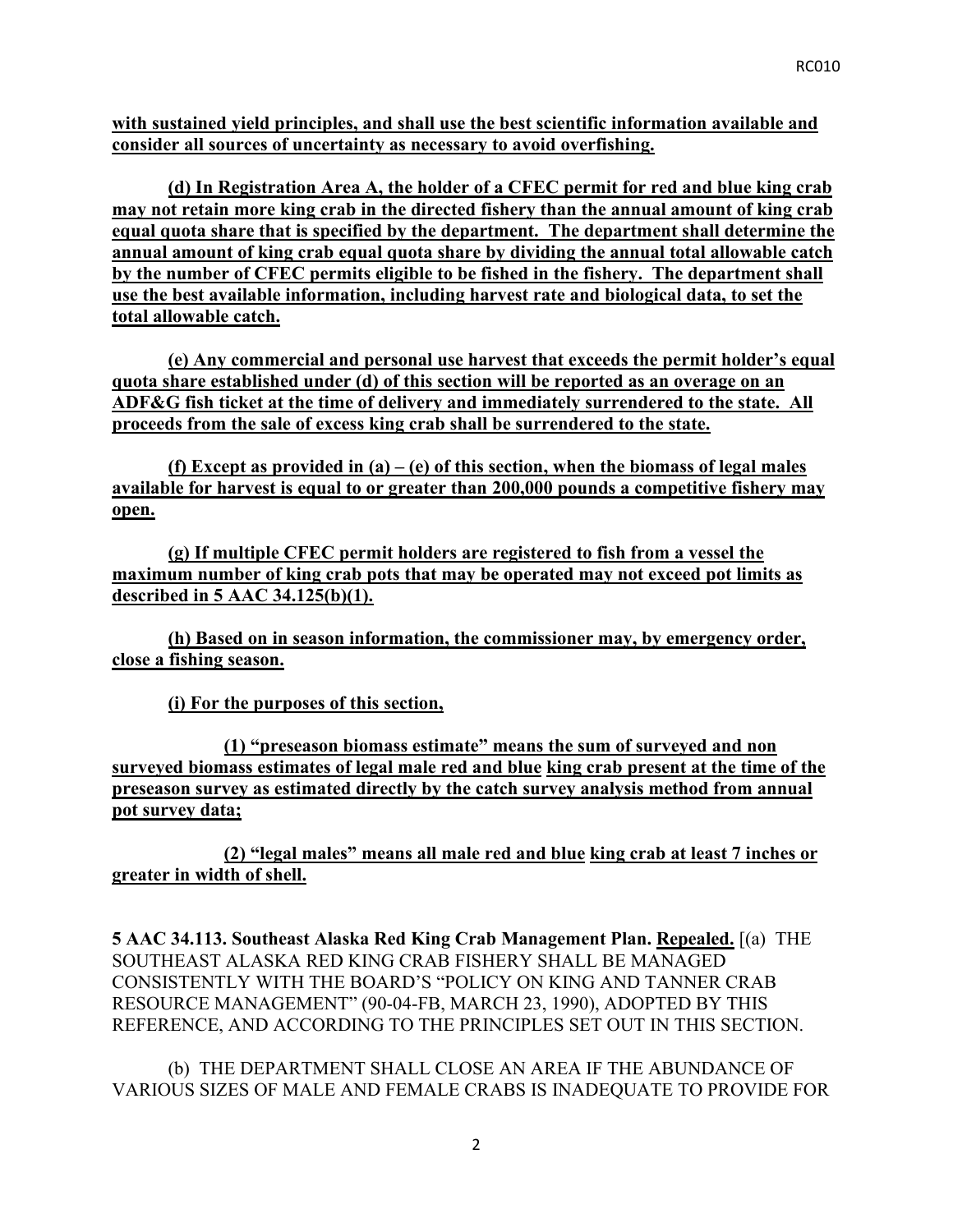A SUSTAINED HARVEST, OR WHEN POTENTIALLY HIGH EFFORT PRECLUDES AN ORDERLY FISHERY.

(c) THE DEPARTMENT SHALL CLOSE THE FISHERY IF THE DEPARTM'NT'S ESTIMATE OF THE AVAILABLE HARVEST IS BELOW THE MINIMUM THRESHOLD OF 200,000 POUNDS OF LEGAL MALE RED KING CRAB.

(d) THE DEPARTMENT SHALL DETERMINE AN APPROPRIATE HARVEST RATE BEFORE THE OPENING OF THE FISHERY. THE HARVEST RATE IS THE PERCENTAGE OF THE LEGAL MALES THAT CAN BE HARVESTED WHILE PROVIDING FOR THE LONG-TERM REPRODUCTIVE VIABILITY OF RED KING CRAB STOCKS. THE DEPARTMENT SHALL BASE THE HARVEST RATE ON ESTIMATES OF ABUNDANCE OF THE VARIOUS SIZE CLASSES OF MALE AND FEMALE CRABS, AND ON FACTORS AFFECTING THE REPRODUCTIVE VIABILITY OF THE STOCK.

(e) THE DEPARTMENT SHALL DETERMINE THE GUIDELINE HARVEST LEVEL BEFORE EACH FISHING SEASON. THE GUIDELINE HARVEST LEVEL IS THE SUM OF THE ESTIMATES OF SUSTAINABLE HARVEST FOR EACH FISHING DISTRICT. IF STOCK ASSESSMENT DATA ARE NOT AVAILABLE, THE GUIDELINE HARVEST LEVEL WILL BE BASED ON HISTORICAL FISHERY PERFORMANCE, CATCH, AND POPULATION INFORMATION. A LACK OF ADEQUATE INFORMATION WILL RESULT IN CONSERVATIVE MANAGEMENT.]

5 AAC 34.125(b)(1)(A) is amended to read:

## **5 AAC 34.125. Lawful gear for Registration Area A.**

**…**

(b) The following king crab pot limits are in effect in Registration Area A:

(1) during the commercial red king crab season, the maximum number of king crab pots that may be operated from a vessel registered to fish for king crab is as follows:

(A) no more than 20 king crab pots when the guideline harvest level is **less than 399,999** [AT LEAST 200,000 BUT NOT MORE THAN 399,999] pounds;

5 AAC 34.126(b) is amended to read:

## **5 AAC 34.126. King crab pot marking requirements for Registration Area A.**

**…**